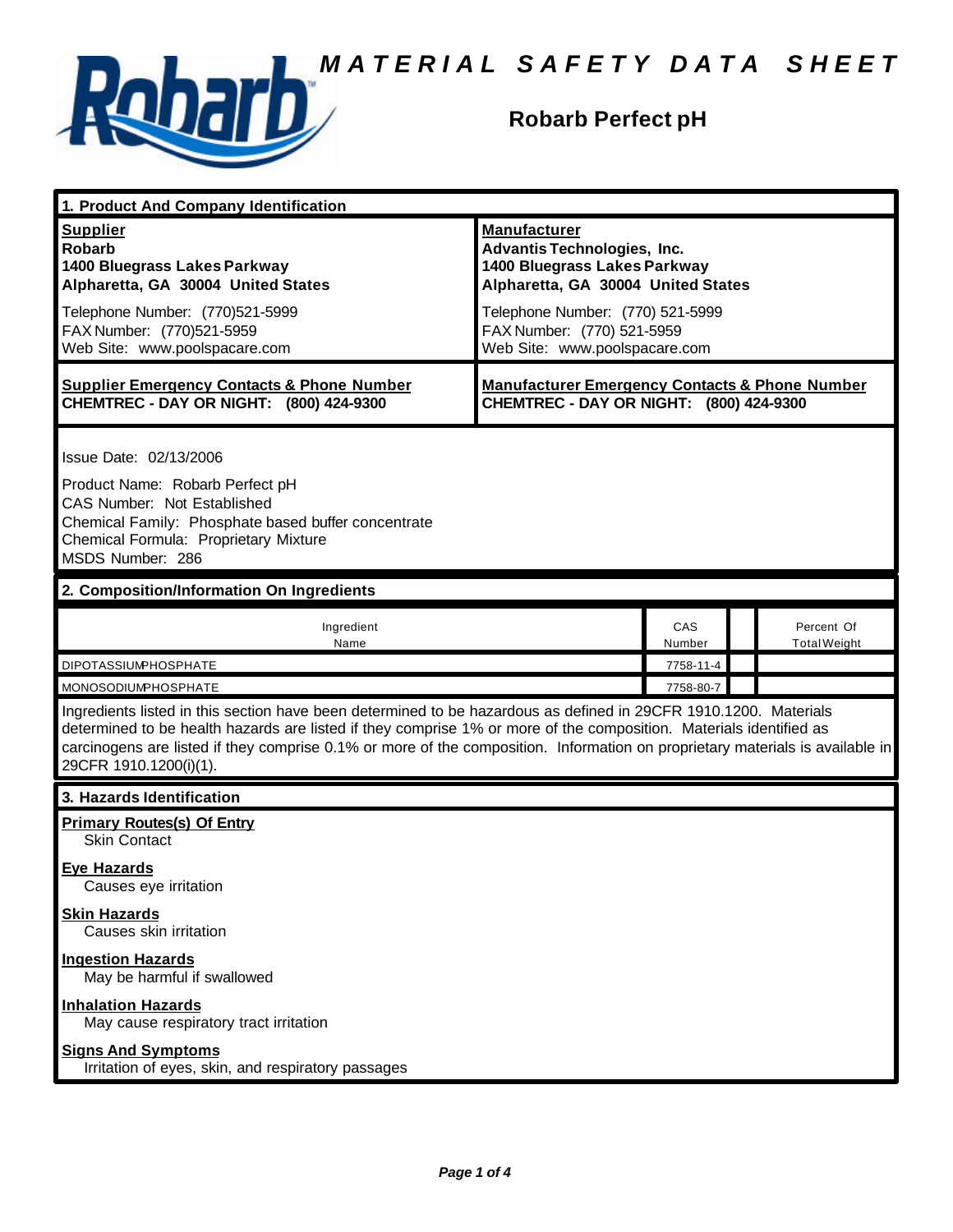# *M A T E R I A L S A F E T Y D A T A S H E E T*

## **Robarb Perfect pH**

### **First Aid (Pictograms)**

#### **4. First Aid Measures**

#### **Eye**

In case of contact, hold eyelids apart and immediately flush eyes with plenty of water for at least 15 minutes. Call a physician or a poison control center if irritation persists.

#### **Skin**

In case of contact, immediately flush skin with soap and plenty of water. Remove contaminated clothing and shoes. Get medical attention if irritation persists.

#### **Ingestion**

If victim is fully conscious, give large amounts of water. If discomfort persists obtain medical attention.

### **Inhalation**

If breathing is difficult, give oxygen. If inhaled, remove to fresh air.

#### **Note To Physician**

Large doses may cause mausea, vomiting, and diarrhea. Systemic oral toxicity is extremely rare and has consisted of acidosis and hypocalcemic tetany.

#### **Fire Fighting (Pictograms)**



#### **5. Fire Fighting Measures**

Flash Point: N/A °F Flammability Class: N/A

#### **Extinguishing Media**

Use the appropriate extinguishing media for the surrounding fire.

#### **Fire Fighting Instructions**

Firefighters should wear self-contained breathing apparatus and full protective gear. Water can be used to cool and protect exposed material.

#### **6. Accidental Release Measures**

Clean up spill immediately. Contain and/or absorb spill with inert material (e.g. sand, vermiculite). Use appropriate containers to avoid environmental contamination.

#### **7. Handling And Storage**

#### **Handling And Storage Precautions**

Keep out of reach of children. Store material in a cool and dry place. Keep containers tightly closed.

#### **Handling Precautions**

Use only with adequate personal protection.

#### **Storage Precautions**

Keep out of reach of children.

#### **Work/Hygienic Practices**

Use safe chemical handling procedures suitable for the hazards presented by this material. Avoid contact with skin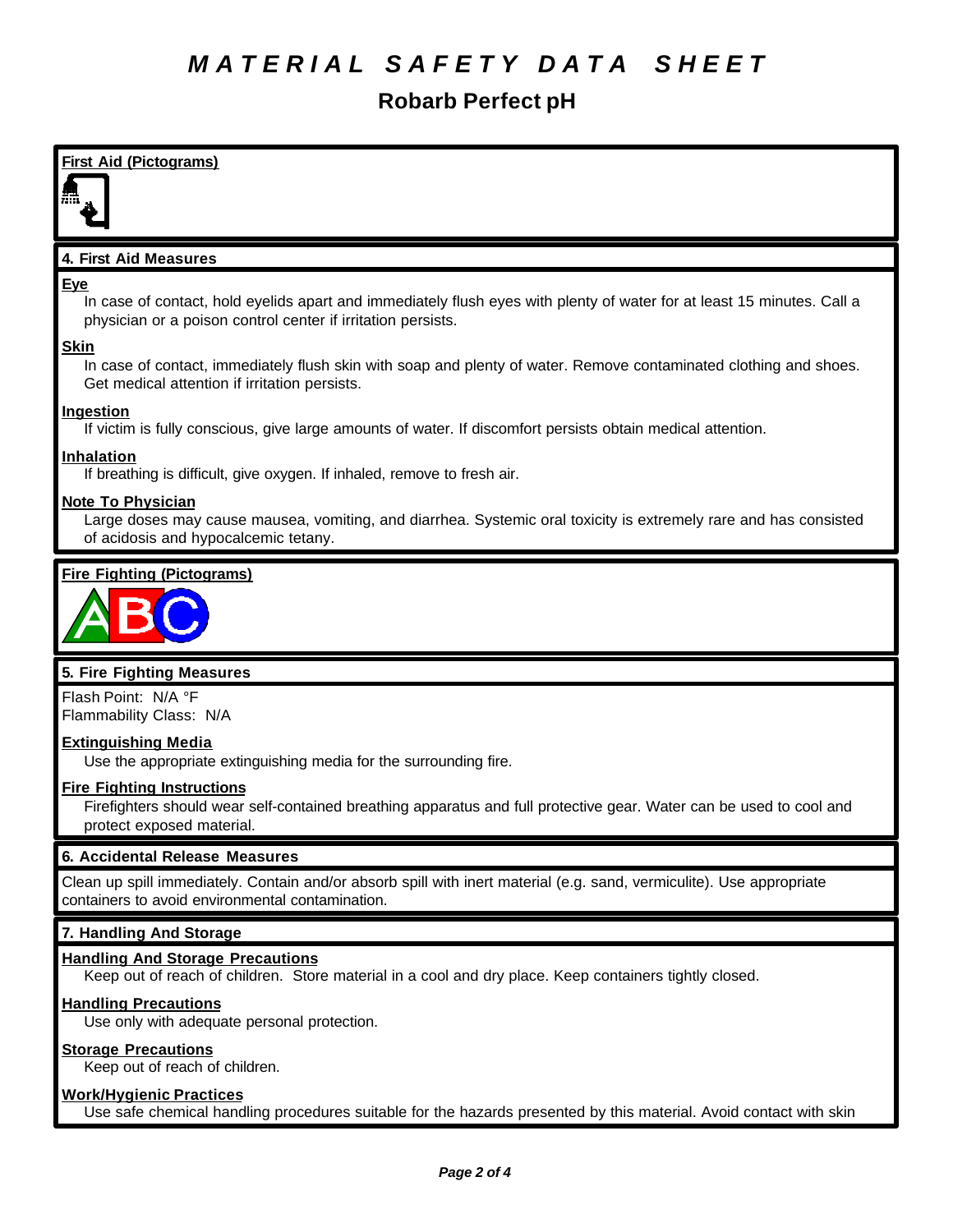# *M A T E R I A L S A F E T Y D A T A S H E E T*

### **Robarb Perfect pH**

### **7. Handling And Storage - Continued Work/Hygienic Practices - Continued** and eyes. **Protective Clothing (Pictograms) 8. Exposure Controls/Personal Protection Engineering Controls** Local exhaust acceptable. Special exhaust not required. **Eye/Face Protection** Safety glasses with side shields or goggles recommended. **Skin Protection** Chemical-resistant gloves. **Respiratory Protection** None normally required. **9. Physical And Chemical Properties Appearance** Colorless, clear to turbid liquid **Odor** Bland odor Chemical Type: Mixture Physical State: Liquid Melting Point: N/A °F Boiling Point: 212 °F Specific Gravity: 1.46 Molecular Weight: Not determined Percent Volitales: Not determined Vapor Pressure: Not determined pH Factor: 7-8 Solubility: Soluble Evaporation Rate: Not established **10. Stability And Reactivity** Stability: Stable Hazardous Polymerization: Will not occur **11. Toxicological Information** No Data Available... **12. Ecological Information** No Data Available... **13. Disposal Considerations** Dispose in accordance with applicable federal, state and local government regulations.